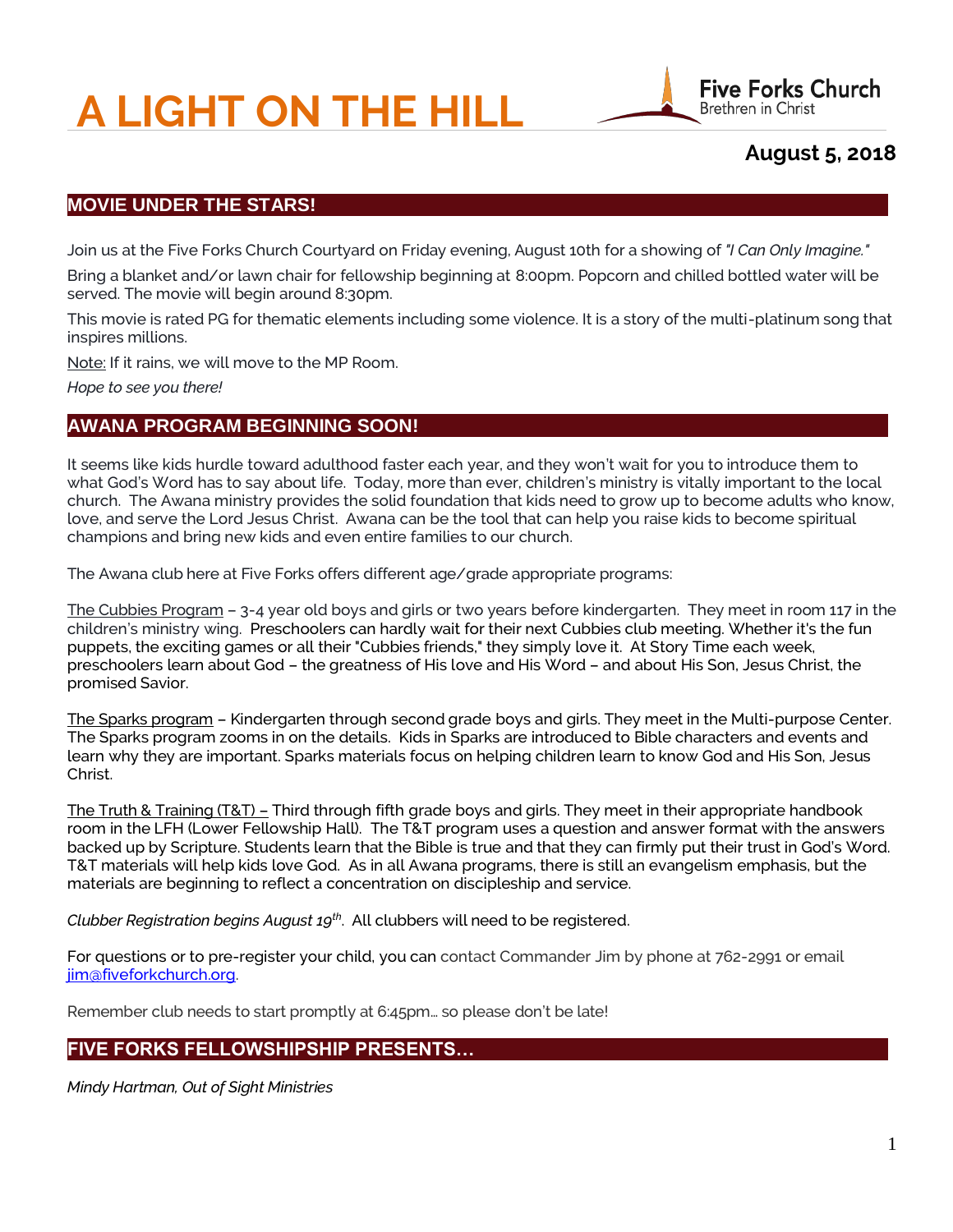Mindy, who has been blind since birth, is a vocalist, a narrator, a blindness educator, and a natural health advisor. She will be singing for us and sharing with us! Please come and be blessed by Mindy's ministry!

Friday, August  $10^{th}$ ... $9:00$ am –  $11:00$ am in the Chapel

*Please come join us and bring a friend!*

Coffee & refreshments will be served!

# **FIVE FORKS ANNUAL CHURCH AUCTION COMING SOON!!**

#### THURSDAY, SEPTEMBER 27TH

Each year, the Five Forks Church Auction has raised money to help pay down our mortgage. Since the mortgage has been paid off, the proceeds from this year's auction will go into the Building Fund, which includes the hope of a future Youth Center for our teens.

We are asking each member of our congregation to consider how you might be able to donate to the auction:

- You might be willing to purchase a new item or to make an item or food item to be auctioned off.
- You might be able to donate services (i.e. babysitting, cleaning, car repair/maintenance services, lawn mowing, etc)
- You might consider asking a business which you patronize to make a donation to the auction.

#### Here are some examples of items that have been donated in the past:

Cord of Wood, Beef to be Butchered, Pumpkins, Potted Flowers, Gift Certificates, Cake-a-Month, Pie-a-Month, A Meal, Quilts, Afghans, Wooden Furniture, A Picnic Table, A Time-share Condo or Cabin, Event Tickets…

As you can see, there are many creative options to choose from. How could you use your talents or skills?

If you would like to donate an item or service to the auction, please complete the flyer that was placed in your mailbox this week and return to Melissa Mitchell's mailbox. There are extra forms available at the information desk in the upper lobby and on the table in the mailroom.

Questions, please contact Melissa at 717-977-9078 or email her at smitch466@qmail.com.

Note: Donations need to be at the church by Wednesday, September 12<sup>th</sup>.

#### OPERATION CHRISTMAS CHILD SHOEBOX PACKING PARTY

Saturday, October 27<sup>th</sup>...8:30am

With the many items collected for the Operation Christmas Child Shoeboxes over this past year, we will need to come together to prepare the boxes for shipping. This is a great opportunity to be a part of this ministry. Please plan on joining us, making this a fun exciting morning to bring joy to many children around the world.

Questions, or to sign up, please contact Penny Bakner at 717-830-1614.

If you would like to give a monetary gift to cover shipping costs, please make check payable to Five Forks Church with Operation Christmas Child in the memo line.

Please mark your calendar and plan to come out and join us on Saturday, October 27<sup>th</sup>. Snacks will be provided!

# **EXPERIENCE LIFE OUTDOORS (ELO) OUTDOOR 3D ARCHERY FUN SHOOT**

August 25th & September 8th…location (Five Forks Rd.)

Start Times: 8am-11am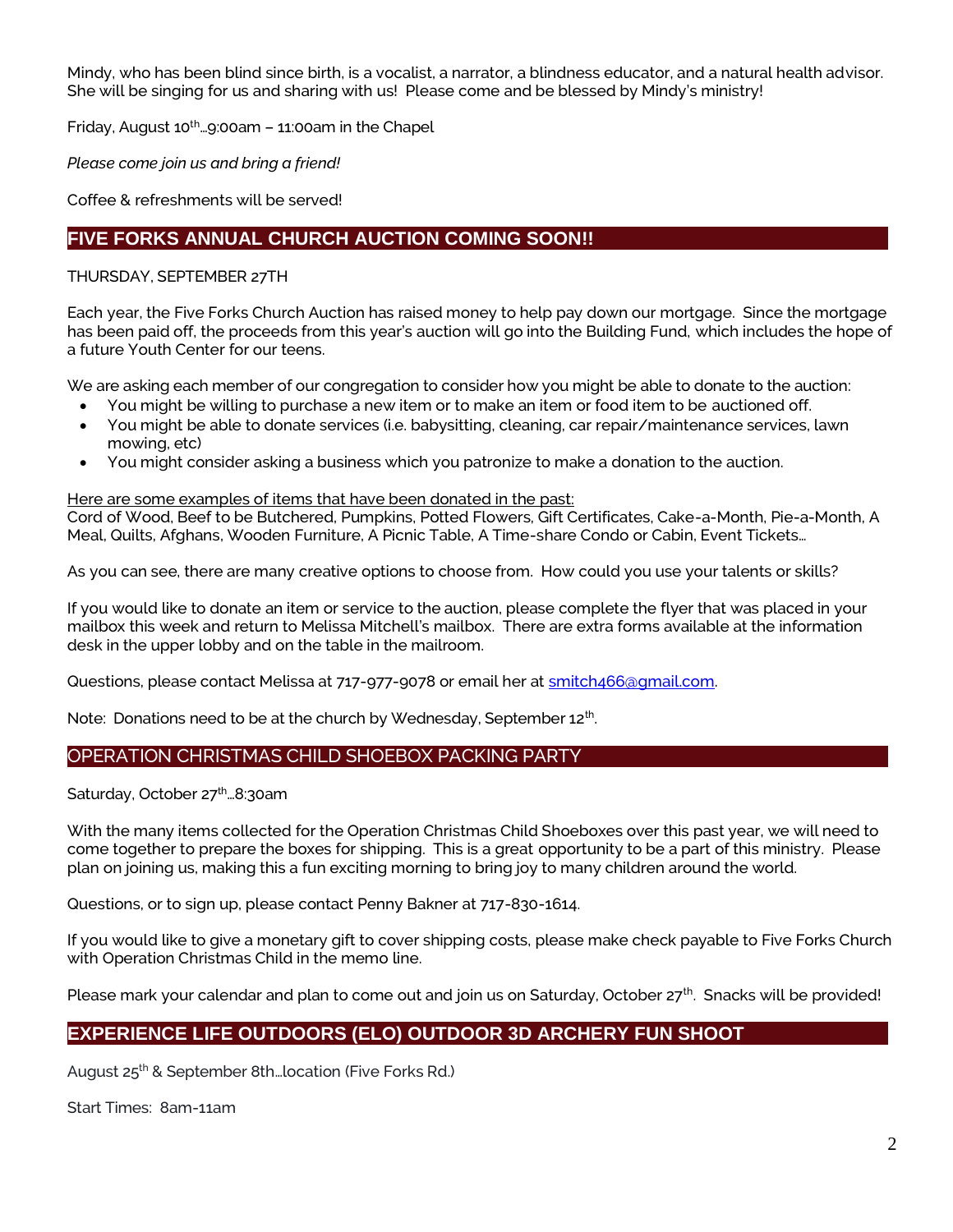Beginners welcome – limited bows available for use. Instructors on site. Different course each week.

For more information and to Pre-register, visi[t www.eloutdoors.com](http://www.eloutdoors.com/)

# **EXPERIENCE LIFE OUTDOORS (ELO) CHICKEN BBQ**

Saturday, September 8<sup>th</sup>...10:00am - 2:00pm

Five Forks Church parking lot \*"Take out" only Meal includes: ½ chicken, beans, applesauce, cookie, & roll (\$9.00); ½ chicken only (\$6.50)

Pre-purchase tickets to guarantee availability by contacting Heather Martin at 717-372-6282.

# **THIS WEEK AT FIVE FORKS**

| Sunday, August 5    | Prayer Hour6:45am (C2)                                                     |
|---------------------|----------------------------------------------------------------------------|
|                     | Café…7:00am – 11:00am                                                      |
|                     |                                                                            |
|                     | Morning Messages:                                                          |
|                     | Aud. (8:00, 9:30 & 11:00m) – Pastor Shaun                                  |
|                     | Chapel (11:00am) - Pastor Brian - Scripture: Genesis 6:5                   |
| Monday, August 6    | Men's Prayer Group5:45am (Chapel)                                          |
| Tuesday, August 7   | Men's Prayer Group6:30am (Chapel)                                          |
|                     | Celebrate Recovery6pm (café); 7pm (large group meeting); 8pm (open share)  |
|                     | Church Board Meeting6:30pm                                                 |
| Wednesday, August 8 | No Services - Summer Break                                                 |
| Thursday, August 9  | Ladies Prayer Hour…6:30-7:30am (Chapel)                                    |
| Friday, August 10   | Five Forks Fellowshipgam (Chapel)                                          |
|                     | Movie Night Under the Stars8:00pm (fellowship), movie begins around 8:30pm |
| Sunday, August 12   | Prayer Hour6:45am (C2)                                                     |
|                     | Café…7:00am – 11:00am                                                      |
|                     | Blood Pressure Screening9:00 - 9:20am & 10:30 - 10:50am (C13)              |
|                     |                                                                            |
|                     | Morning Messages:                                                          |
|                     | Aud. (8:00, 9:30 & 11:00m) – Pastor Shaun                                  |
|                     | Chapel (11:00am) - Pastor Brian - Scripture: Matthew 11:28-30              |
|                     |                                                                            |

# **THANK YOU!**

*To Our Five Forks Church Family,*

*We would like to thank you all for your prayers and phone calls, cards, and food and the great visits to make the healing go faster. We thank Pastor Ray for praying with me the night before my surgery and also the flowers sent from the church. God is so good! We just want to thank Him for His healing power! -Rachel & Sonny Showalter*

*Dear Church Family,*

Thank you for your very generous gift. We appreciate all your support during our difficult loss. We have put it *towards bills from during the month of June when everything was going on. We should be ok now! Please know how thankful and blessed we feel having such a great church family. Thank you Again,*

*The Chappell Family – Justin, Katie, & Rylen*